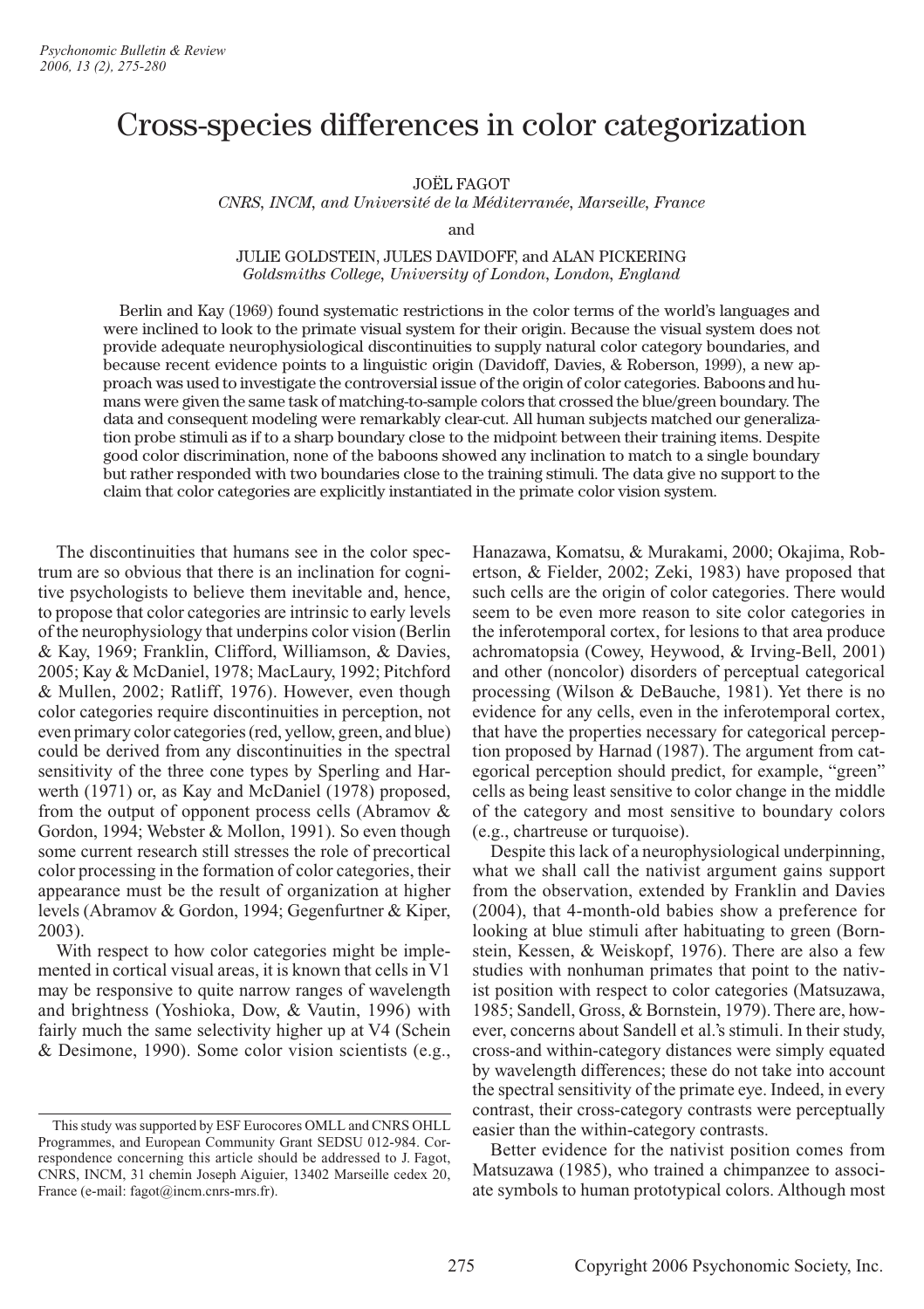of the generalization to other colors could be based simply on perceptual similarity, there was an exception for green that was clearly categorical. Despite the fact that the chimpanzee was trained on a dark green, she "labeled" light greens as green rather than yellow. Nevertheless, these categories did not seem well formed in a chimpanzee with only 2 years' experience with color symbols (Matsuno, Kawai, & Matsuzawa, 2004).

Data from older children and adults has given rise to an alternative, linguistic proposal—which we shall call Whorfian—for the origin of color categories (Davidoff, 2001; Davidoff, Davies, & Roberson, 1999; Kay & Kempton, 1984; Roberson, Davidoff, Davies, & Shapiro, 2004, 2005; Whorf, 1956). Unlike in the pioneering cross linguistic work of Rosch (Rosch Heider & Olivier, 1972), the Whorfian studies found that memory and perceived (category) similarity were predicted simply by the color terms in a speaker's language. Much of this experimental work has concentrated on the distinguishing of blue and green. Inspection of a subjectively equal color space, such as that in the Munsell system, shows that around half of the colors come from these two categories. Thus, blue and green provide a bigger range of possible within- and between-category exemplars. However, no studies have expressly tested the Whorfian hypothesis by searching for the absence of a blue/green boundary in nonhuman primates.

Old-world monkeys such as baboons are known to have wavelength discrimination functions similar to those in humans (Adams, Bryan, & Jones, 1968; Fobes & King, 1982), presumably related to the similar spectral absorption properties of their cone types (Bowmaker, Astell, Hunt, & Mollon, 1991). Also, although there is indication of somewhat different retinal distributions of short wave sensitive cones among primates (Roorda, Metha, Lennie, & Williams, 2001), synaptic connectivity, including that of baboons, appears to be very similar (Martin, Grünert, Chan, & Ghosh, 2001). Given these cross-species similarities, the nativist argument would propose the same green and blue categories for baboons as for humans; the Whorfian argument clearly would not.

In the present study, we sought to examine again the fundamental issue of whether or not there is a natural discontinuity in the human green and blue regions for nonhuman primate vision. Rather than teach monkeys the range of colors to be labeled green or blue, we simply asked whether there might be a natural boundary within that range. Thus, in the present study, we examined blue and green categories in the simplest procedure inclined to produce categorical responding (McKone, Martini, & Nakayama, 2001); we then modeled the data to verify the underlying category boundaries.

#### **Subjects**

## **METHOD**

The subjects were 5 male and 3 female adult Guinea baboons (*Papio papio*) who lived in the same social group at the CNRS INCM institute. The baboons were already familiar with the matching-tosample procedure (MTS; Fagot, Wasserman, & Young, 2001) and

were not food deprived. Five men and 3 women also served as subjects for payment. They all had normal color vision as tested by Ishihara plates (Ishihara, 1998). The adults varied in age from 21 to 37 years (mean, 25.7 years).

#### **Apparatus**

The experiment took place in a darkened room. The baboons were tested in an experimental enclosure  $(60 \times 50 \times 72 \text{ cm})$  facing an analog joystick, a metal touch pad, and a 14-in. color monitor driven by a Pentium 4 personal computer. On the front of the enclosure were a viewing port, a hand port, and a food dispenser delivering banana- flavored food pellets into the enclosure. Manipulation of the joystick induced isomorphic displacements of a cursor on the monitor. The monkey viewed the screen through a viewing port, which maintained the eye–screen distance at approximately 49 cm.

For the human subjects, the same monitor and joystick were placed on a table so that the viewing distance remained approximately equal to 49 cm. Control and randomization of conditions were achieved with programs written in E-Prime 1.0 (Psychology Software Tools). Color calibration was achieved as in Roberson and Davidoff (2000).

#### **Stimuli**

The stimuli were derived from Munsell colors (Munsell, 1905). All colors in the present studies had constant brightness (level 5) and saturation (level 6). Twelve colors were chosen to be linearly spaced (with 2.5 Munsell hue units between adjacent colors), going from 2.5G to 10B. The color stimuli subtended  $6.4^{\circ} \times 6.4^{\circ}$  of visual angle.

#### **Procedure**

In each trial, the baboons placed one hand on the touch pad, which produced a .5° circular green cursor along with a white .5°  $\times$  .5° square-shaped stimulus on the screen, located 1.5º above or below the cursor. The baboons had to manipulate the joystick to place the green dot on the white square to initiate the MTS procedure; then a square-shaped sample stimulus appeared with 4.5º of lateral eccentricity on the right or the left of the screen. The sample stimulus was displayed for 500 msec and was immediately replaced by a display comprising a cursor and two patches of color for comparison with the preceding sample. In balanced order, one color square appeared on the top half of the screen, and the other on the bottom half. In response to the display, baboons had to point with the cursor to the comparison stimulus that matched the sample. There was no time limit for responding. Response choices and response times were recorded. Baboons sometimes received a food pellet inside the enclosure, in accord with the prevailing reinforcement contingencies.

In training, only 2.5G and 10B stimuli were used as the sample and comparison stimuli. Training sessions comprised 96 randomly ordered and differentially reinforced identity matching trials, resulting from a completely balanced stimulus identity  $\times$  stimulus position design. Subjects from both species were required to reach a criterion level of 80% correct in training trials before being tested.

Experimental test sessions comprised identity (baseline) and similarity (probe) MTS trials. In the identity trials, the target was identical to one of the comparison stimuli. In the similarity matching trials, the target was randomly chosen from the 10 intermediate colors from 5G to 7.5B. For all trials, the color comparison stimuli were 2.5G and 10B. All possible combinations of stimulus position were given equally often in a random order. The 2 stimuli used on identity matching trials were each shown 15 times, and the 10 stimuli used on similarity matching trials were each shown once, for each combination of sample and comparison stimulus position, resulting in a total of 160 trials per session. The proportion of identity and similarity matching trials (3:1) was chosen to maintain subjects' attention during the test. Ten test sessions were required for each subject and species. The baboons received a food pellet whenever they gave a correct matching response in baseline trials. Independently of re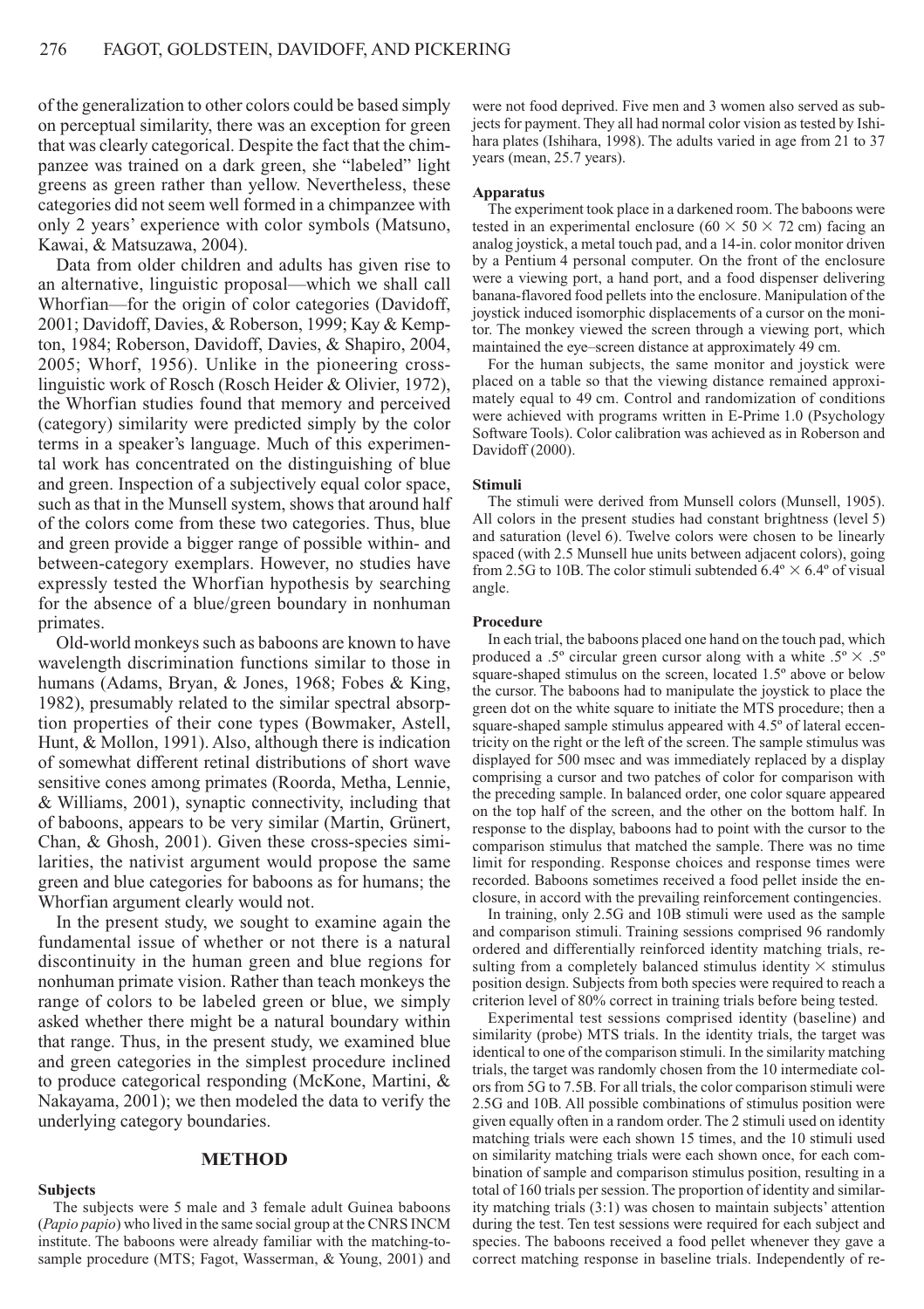sponses, probe trials were randomly reinforced at an 80% rate. In cases of an incorrect baseline response, and for the remaining 20% of the probe trials, the baboons received a 3-sec time-out period with a black screen. The unique procedural differences for humans, apart from verbal instructions and their having to discover the matching rule by themselves, was that they were allowed breaks on every occasion after completion of the first three test sessions.

## **RESULTS**

Training performance varied from one baboon to the next. The sessions needed for the MTS rule to be learned varied from 4 to 26, but overall, an average of 10 sessions was needed for the baboons to reach criterion. One session sufficed for all human subjects to learn the rule.

Figure 1 illustrates the percentage of "green" responses for probe trials for each species. The frequency of selection of the extreme green color (i.e., 2.5G) was considered as the dependent variable in a species (human or baboon)  $\times$ probe sample color (10 possible colors, from 5G to 7.5B) ANOVA. The analysis indicated a significant main effect of probe color  $[F(9,126) = 177.9, p < .001]$ , as well as a significant probe color  $\times$  species interaction  $[F(9,126) =$  $34.5, p \leq .001$ .

There were clearly different response profiles in baboons and humans across the 10 probe stimulus types. Curve fitting of the data using polynomial contrasts revealed a highly significant cubic trend  $\times$  species interaction  $[F(1,14) = 137.38, p < .001]$ . Analysis of each species separately showed highly significant cubic trends for humans  $[F(1,7) = 170.4, p < .001]$  and baboons  $[F(1,7) = 14.71, p < .006]$ , with these trends having opposite curvatures in the two species.

## **MODELING**

Central questions for this research were whether the subjects' categorization behaviors could be characterized by a "boundary" between subsets of the probe stimuli, and whether human and baboon subjects use boundaries in similar ways. Fortunately, categorization behavior has been analyzed using formal decision boundary (DB) models (Ashby, 1992) postulating the existence of such boundaries. These models have proved extremely successful in capturing human performance on a range of category learning tasks (Maddox & Ashby, 1993).

We constructed a hierarchy of simple DB models to fit to the probe trial responses made by each subject. The models assume that each probe trial stimulus creates a perceptual response (denoted  $p_i$  for the *i*th probe stimulus, with *i* ranging from 1 to 10 from the most green probe [5G] to the most blue [7.5B]). The perceptual response,  $p_i$ , across repeated presentations of the same probe stimulus, is assumed to vary due to perceptual noise;  $p_i$  is assumed to be drawn from a random normal distribution with a mean  $x_i$  and variance  $\sigma_{pi}^2$ . The simplest DB model of the present data assumes that the means  $(x_1-x_{10})$  are equally spaced, consistent with the equal Munsell spacing of the probe stimuli. We can arbitrarily set the mean values of  $x_1$  to  $x_{10}$  to be 1 to 10, because the values are scaled by other (noise) parameters in the model. Furthermore, the variance of the noise is assumed to be independent of the mean and the same for each probe stimulus; it is thus represented by a single parameter,  $\sigma_p^2$ .

The DB model proposes that the subject sets a simple linear boundary at a particular value within the range of perceptual response values created by the probe stimuli. The perceptual response value corresponding to this boundary is denoted by *k*. For each probe trial, if the resulting perceptual response is greater than *k*, then the subject responds by matching to the blue training stimulus (10B); if the perceptual response is less than  $k$ , then the subject responds by matching to the green training stimulus (2.5G). The same boundary is employed for all probe stimuli, but its position varies across trials with zero-mean



**Figure 1. Response choices (percent of "green" responses) and standard errors for human and baboon subjects.**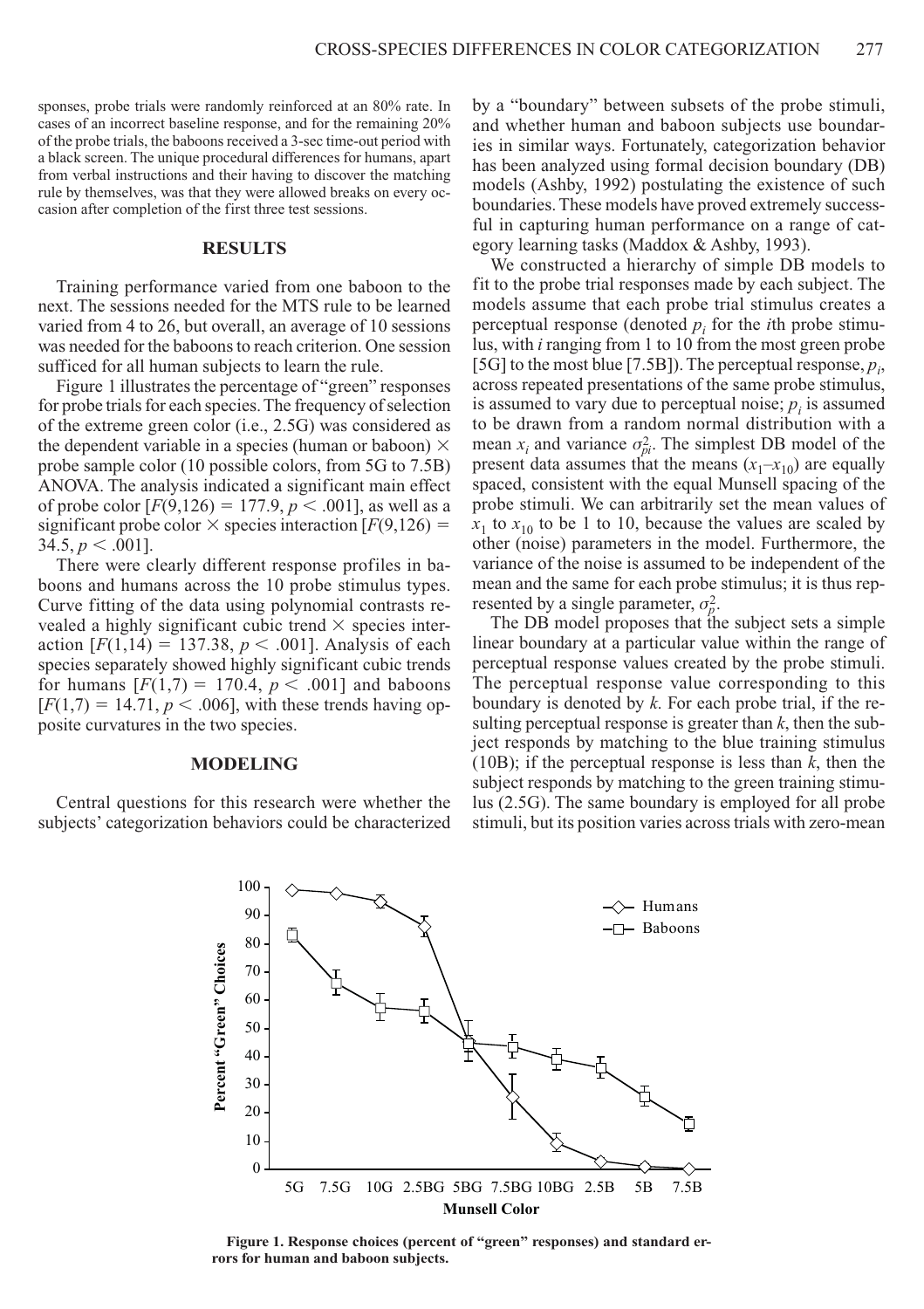Gaussian noise, of variance  $\sigma_b^2$ . This noise can be collapsed together with the perceptual noise term  $(\sigma_p^2)$  into a single overall noise variance parameter,  $\sigma^2$ . One estimates the probability of green responses produced for each probe stimulus from the normal distribution. The probability of a green response for probe stimulus *i*,  $P(G|i)$ , is given by

$$
P(G | i) = \Phi([k - x_i]/\sigma), \qquad (1)
$$

where  $\Phi(z)$  is the cumulative distribution function of the standard normal distribution. The two-parameter model, given by Equation 1, was fit, for each subject individually, to the probability of green responses made to each of the 10 probe stimulus types. Fitting used a constrained iterative routine in MATLAB to obtain maximum likelihood estimates of the two parameters ( $\sigma^2$  and *k*).

We also modeled the data with a more elaborate fourparameter model. We assumed that subjects adopted two boundaries, one closer to the perceptual response elicited to the green training stimulus (at perceptual response value,  $k_G$ ), and another closer to the blue training stimulus (at perceptual response value,  $k_B$ ). If a probe stimulus produces a perceptual response below  $k<sub>G</sub>$ , then the response given is to match to the green training stimulus (2.5G); if the perceptual response is above  $k_B$ , then a match is made to the blue training stimulus (10B). A guess is produced if the perceptual response lies at or between the two boundaries. On the guessing trials, the probability of matching to 2.5G is given by a parameter,  $g(0 \le g \le 1)$ ; the probability of matching to 10B is  $(1 - g)$ . Thus, the four- parameter model can be written formally as

$$
P(G | i) = (1 - g) * \Phi([k_G - x_i]/\sigma)
$$
  
+g \* \Phi([k\_B - x\_i]/\sigma). (2)

The characteristic curve produced by the two-parameter single-decision-boundary model resembles the mean performance of the human subjects in Figure 1 (convex then concave, from left to right). By contrast, the curve produced by the four-parameter double-decision-boundary model resembles the mean performance of the baboons in Figure 1 (concave then convex, from left to right). It was therefore anticipated that the two-parameter model would better be able to account for human performance, whereas the four-parameter double-boundary model would better be able to account for baboon performance.

The model parameters were constrained in order to compare the two models appropriately. First, if *g* approaches 0 or 1, then the four-parameter model reduces to the two-parameter model (see Equations 1 and 2), so *g* was restricted to the range .2–.8. Second, if the noise parameters become very large under either model, then the curve tends toward linearity and the models become indistinguishable from one another. The probe stimuli were modeled by mean perceptual response values of 1–10; the noise variance parameter,  $\sigma^2$ , was constrained to the 0–10 range (almost all the good fits were achieved with values from 1 to 3; see Table 1). Last, the positions of the boundaries were restricted: for the two-parameter model, the single boundary (*k*) was constrained to lie somewhere from 0 to 11 (i.e., the model values of the mean perceptual responses produced by the two training stimuli). For the four-parameter model, the green boundary  $(k_G)$  was constrained to lie from 0 to 5.5; the blue boundary  $(k_B)$  was constrained to lie from 5.5 to 11.

Likelihood ratio (LR) test statistics were computed in order to compare the fits of the models (for a review of this standard method for comparing model fits, see Maddox & Ashby, 1993). The two-parameter model was con-

**Table 1 Best-Fitting Models and Parameter Values for Individual Human and Baboon Subjects**

| Parameters)*    | k                               | $k_{\rm B}$ | $k_{\rm G}$ | g   | $\sigma^2$ | LR†   | df | $\boldsymbol{p}$ |
|-----------------|---------------------------------|-------------|-------------|-----|------------|-------|----|------------------|
| 2(.28)          | 4.61                            |             |             |     | 2.30       | 21.3  | 8  | .0064            |
| 2(.95)          | 5.01                            |             |             | -   | 0.74       | 3.84  | 8  | .87              |
| 2(1.00)         | 5.34                            |             |             | -   | 4.27       | 6.34  | 8  | .61              |
| 2(.08)          | 5.32                            |             |             |     | 1.32       | 9.09  | 8  | .33              |
| 2(1.00)         | 4.49                            |             |             |     | 1.56       | 21.0  | 8  | .0071            |
| 2(.45)          | 5.73                            |             |             |     | 1.38       | 6.00  | 8  | .65              |
| 2(.67)          | 6.05                            |             |             |     | 2.28       | 21.95 | 8  | .0050            |
| 2(.08)          | 4.69                            |             |             | -   | 1.59       | 20.89 | 8  | .0074            |
| 4(01)           | -                               | 1.21        | 9.64        | .40 | 0.74       | 1.60  | 6  | .95              |
| 4(.002)         | -                               | 3.20        | 9.37        | .28 | 10.00      | 1.96  | 6  | .92              |
| 4(.02)          | $\overline{\phantom{0}}$        | 2.09        | 8.14        | .71 | 3.01       | 6.79  | 6  | .34              |
| $4 (<10^{-14})$ | $\qquad \qquad -$               | 1.20        | 10.41       | .51 | 3.13       | 10.11 | 6  | .12              |
| $4 (<10^{-12})$ | $\qquad \qquad -$               | 1.52        | 10.02       | .39 | 2.89       | 8.60  | 6  | .20              |
| 4(0.014)        | -                               | 2.31        | 8.80        | .41 | 1.56       | 5.82  | 6  | .44              |
| $4 (<10^{-14})$ |                                 | 0.94        | 9.41        | .47 | 2.13       | 3.38  | 6  | .76              |
| 4(0.011)        |                                 | 2.50        | 10.57       | .32 | 2.99       | 2.90  | 6  | .82              |
|                 | Better-Fitting<br>Model (2 or 4 |             |             |     |            |       |    |                  |

 $*$ The  $p$  value given in parentheses is that associated with the likelihood ratio (LR) test comparing the two- and four-parameter models ( $p > .05$  means that the two-parameter model is preferred). †The LR statistic compares the better-fitting model with the perfect saturated model.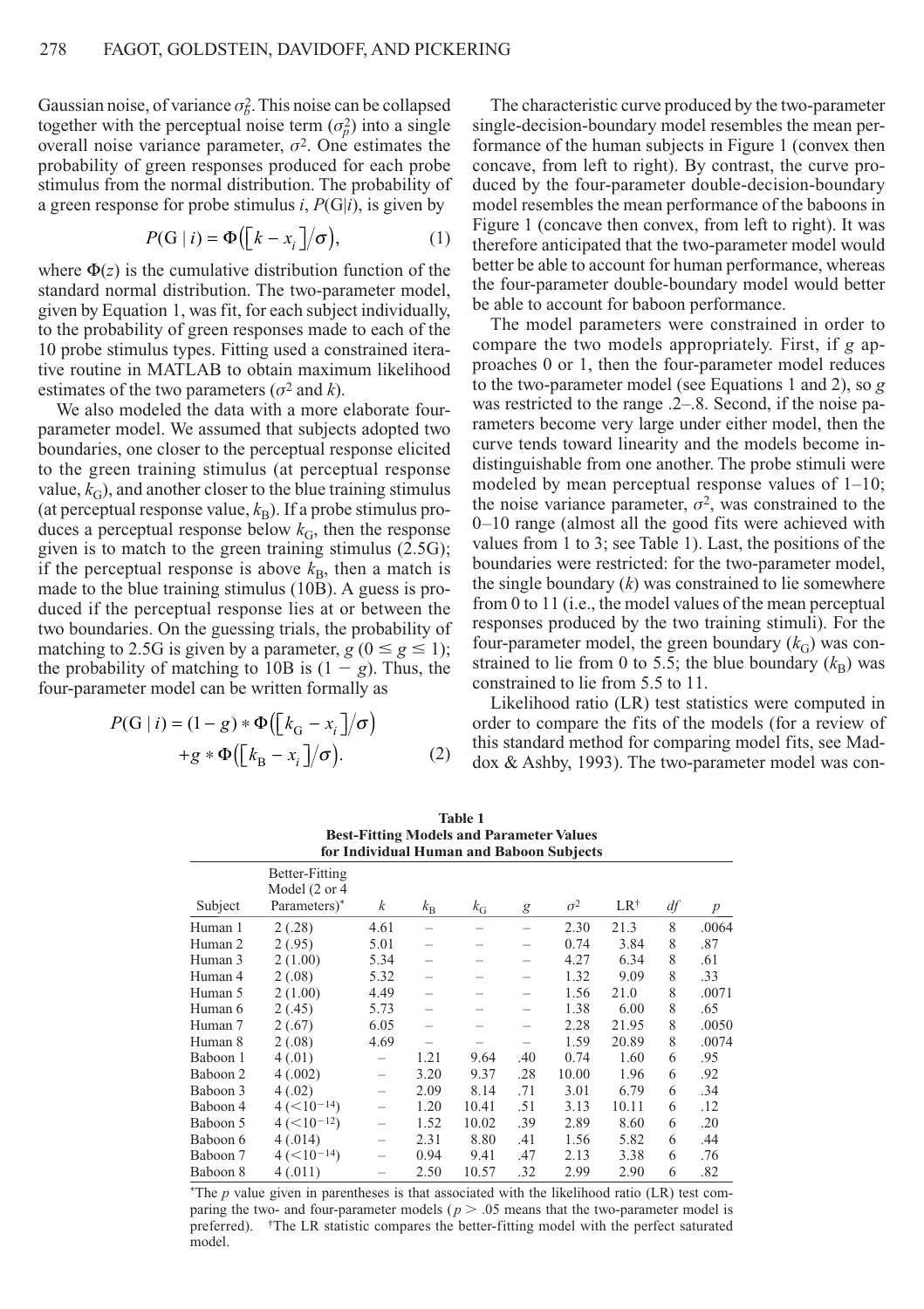sidered the better-fitting model when the LR test statistic (comparing the two- and four-parameter models) was nonsignificant—that is, when its value did not exceed the 95th percentile of the  $\chi^2$  distribution (with degrees of freedom equal to the difference in numbers of parameters between the two models;  $df = 2$  in this case). As a final test of fit, the better-fitting model (with either two or four parameters) was then compared, via another LR test statistic, with a perfect saturated model. This saturated model used 10 parameters (the observed probabilities of "green" responses for each of the 10 probe stimulus types), and was (trivially) able to predict the observed probabilities perfectly. When this second LR test statistic is nonsignificant (below the 95th percentile of the *χ*2 distribution, with  $df = 6$  or  $df = 8$  as appropriate), then the simpler model is not significantly worse than the perfect model, and it can be deemed an extremely well-fitting model.

Table 1 shows the model-fitting results for each baboon and human subject. Clearly, the human data were better fit by the two-parameter model than by the four-parameter model (8 out of 8 humans); the baboons, by contrast, were better fit by the four-parameter model than by the twoparameter model (8 out of 8 baboons). For 4 of the human subjects, even the saturated model was not a better fit than the two-parameter model. The baboon data, with the exception of Baboon 2, were extremely well fit by the fourparameter model. For Baboon 2, the best-fitting noise parameter was the maximum allowed (10.0), a much higher value than those in any of the other model fits. Such a high noise value tends to remove the curvature from the curve produced under the model and allows the model to fit the data artifactually. However, the fit of the twoparameter model was significantly worse than that of the four- parameter model, and the best-fitting two-parameter model was also obtained with the maximum noise parameter of 10.0. For this subject, it seems that neither model truly captured the data. For the remaining 7 baboons, the fit was excellent; in all cases, the fit of the four-parameter model was not significantly inferior to that of the saturated model (which captured the data exactly). For all of the human subjects, the single boundary was close to the midpoint of the probe stimuli used (range 4.49–6.05; midpoint, 5.5).

## **DISCUSSION**

A new approach was adopted to investigate the controversial issue of the origin of color categories. The data were remarkably clear-cut. Both humans and baboons performed well at the task, but the humans matched our stimuli as if with a sharp blue/green boundary. None of the baboons, despite good color discrimination, showed any inclination to match to a single boundary but rather responded as if with two boundaries that varied among individuals but that were relatively close to the training stimuli. It is true that the baboons took considerably longer than the humans to learn the training stimuli to criterion. However, it is very unlikely that more training would have allowed the baboon and human data on probe trials to

converge, because the curve fitting showed qualitatively distinct patterns of performance. As a means of simulating performance at an earlier stage of learning or task competence, we can take the best-fitting human model parameters and increase the noise for each subject. This simply linearizes the curvature; it does not produce the significant curvature in the opposite direction that was observed in the baboons' performance. Instead, it would appear that baboons, like patients who have lost color names (Goldstein, 1948; Roberson, Davidoff, & Braisby, 1999), base categorization decisions solely on close perceptual similarity (and guess when the test stimulus is not perceptually similar to either training item).

The baboons have been trained over 15 years to categorize many types of stimuli using a similar MTS procedure. So, why is the task with colors so different for them? Other tasks allow the baboons to categorize, with sufficient training, on the basis of small perceptual differences (see, e.g., Vauclair & Fagot, 1996), but this approach would be ineffective with the continuous gradation of colors used here, or indeed, with any other stimulus continuum. At some point on the continuum, a boundary has to be drawn and the positioning of that boundary will be arbitrary without neurophysiological or nonperceptual mechanisms to aid categorization. Indeed, it can be argued (Dummett, 1975; Roberson et al., 1999) that the task is impossible without a nonperceptual procedure to aid in the boundary decision; this is shown by the modeling data, where baboons guessed during probe testing except for stimuli close to the training items. In addition, the model, with its assumptions, *is* able to predict the individual baboon's behavior to an extent that is statistically indistinguishable from a perfect-fitting model (see Table 1, rightmost column; all  $p_s$   $>$  0.05 and mostly  $\ge$  0.05). So, on grounds of parsimony one would probably want to accept our model rather than propose additional possible factors affecting the perceptual processing of the probe stimuli differentially in the two species. Humans, by contrast, matched a probe stimulus further away from the training items in a systematic way (i.e., without guessing), even though this item was perceived to be distinct from the training item to which it was matched. Such behavior is consistent with the use of linguistic labels to aid in categorization.

The data therefore give no support whatsoever to the nativist claim that the same monkey and human color categories are explicitly instantiated in the primate color vision system. Of course, it is always possible that our design produced in baboons conditions that allowed them to ignore their innate boundary. It is admitted that our rejection of the nativist claim is based on data from only one of the many possible equally spaced sets of stimuli that go from green to blue and without manipulation of reward contingencies. However, it is entirely unclear what kind of differences between baboon and human perception of our stimuli or what change in reward contingencies would produce the precise shape of function shown by the baboons. Of course, it is possible that baboons, like chimpanzees, could be taught color categories by associating colors to a sign (Matsuzawa, 1985), but that is a different matter.